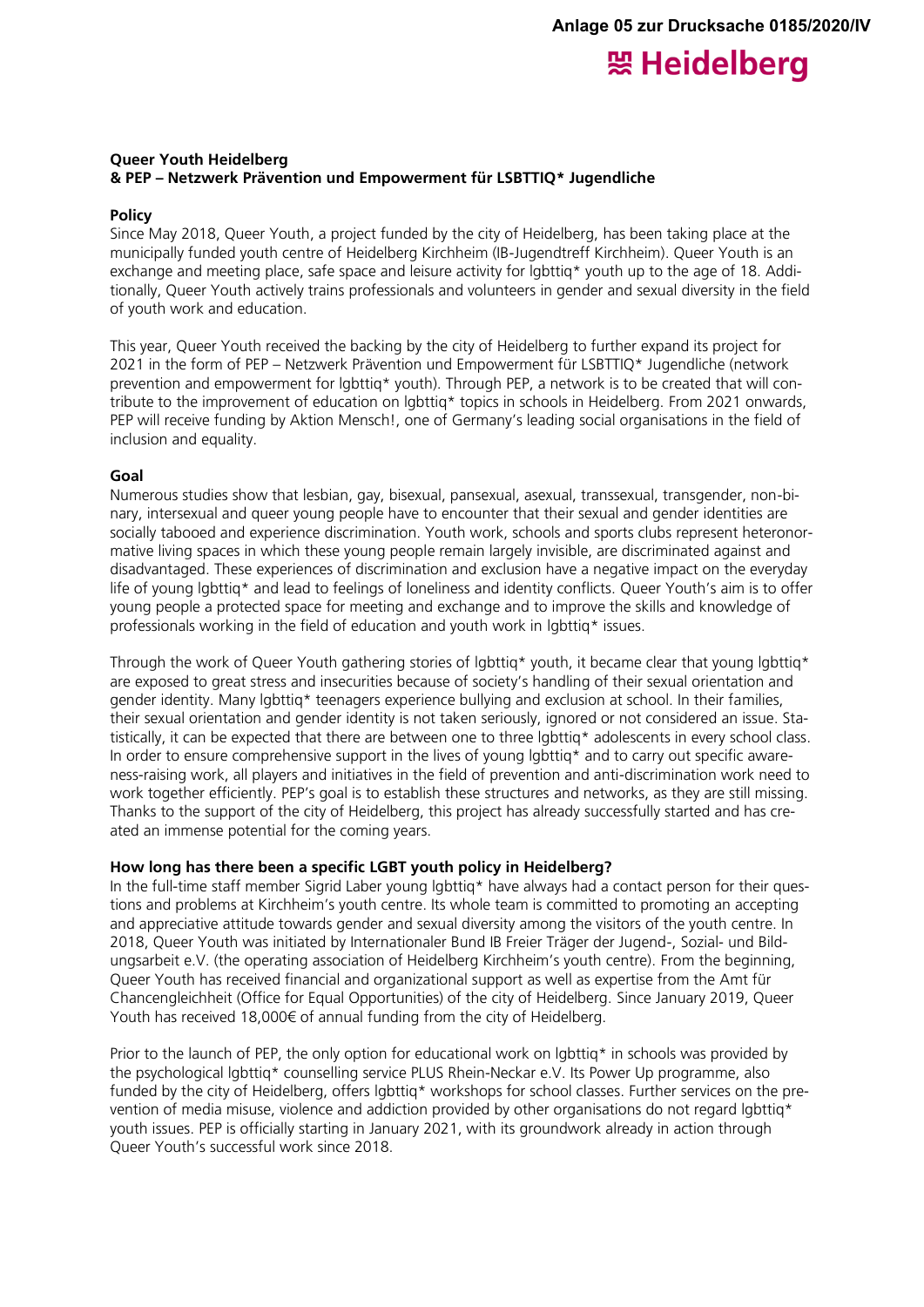# **Key focus areas** (short term and long term)

Through Queer Youth, Heidelberg is able to offer a specific meeting place for lgbttiq\* youth. By now, Queer Youth already has gained 25 regular young lgbttiq\* visitors – demand is rising. Queer Youth further provides training in gender and sexual diversity for professionals in the field of youth work and education. Through the implementation of PEP, Queer Youth will be able to create a network of previously unconnected initiatives working in the field of prevention work and multiply the number of workshops and trainings for educators, youth workers and school classes with a specific focus on lgbttig\* issues. Lgbttig\* young people will be specifically trained to carry out workshops and activities in schools and youth facilities using the peer approach. The social workers in the schools and special needs education centres of Heidelberg and the pedagogical staff in Heidelberg's youth centres will receive qualified training for the specific needs of lgbttiq\*. In order to be able to reach lgbttiq\* youth with disabilities, methods and information materials on lgbttiq\* will be developed and adapted in cooperation with students of the Institute for Special Needs Education at the PH Heidelberg (Heidelberg college of education) in such a way that they are suitable for application in special needs education counselling and training centres.

# **Municipal sectors/services involved**

Kirchheim's youth centre is a competent and innovative partner initiating and realizing projects and professional events in the field of public child and youth work in cooperation with several local social work organizations. Queer Youth permanently receives organizational support by and expertise from the Office for Equal Opportunities of the city of Heidelberg. As a result of an application by IB in cooperation with the Office for Equal Opportunities, Queer Youth's initial funding was provided by Baden Württemberg Stiftung in 2018. Since January 2019, the city of Heidelberg has been funding Queer Youth, further supported by the specialized competence of the Office for Equal Opportunities, the Jugendamt (Youth Welfare Office), and the city's youth association Stadtjugendring.

# **Collaboration with advocacy / interest groups**

Queer Youth is also organized in the Runder Tisch sexuelle und geschlechtliche Vielfalt (Roundtable for Sexual and Gender Diversity) of the city of Heidelberg, the Queeres Netzwerk Heidelberg (a network of ca. 20 locally active lgbttig\* initiatives) to receive support and feedback from lgbttig\* civil society.

## **Collaboration with social and/or healthcare and welfare organisations**

Queer Youth and PEP are networked with PLUS Rhein-Neckar e.V., the psychological lgbttig\* counsel service, as well as further initiatives working on the prevention of media misuse, violence and addiction.

## **Other collaboration partners**

Queer Youth is also a board member of Heidelberg's monitoring committee (Begleitausschuss) of the Heidelberger Partnerschaft für Demokratie (Heidelberg Partnership for Democracy), whereby Queer Youth takes part in an ongoing exchange of expertise with numerous local pro-democracy initiatives. Heidelberg Partnership for Democracy is part of a nationwide network of local democracy partnerships. It is funded by the Federal Ministry for Family Affairs, Senior Citizens, Women and Youth as part of the federal programme Demokratie leben!.

## **Which parties will implement the policy?**

The policies and goals of Queer Youth and PEP are implemented by IB-Jugendtreff Kirchheim in cooperation with the Office for Equal Opportunities.

# **Contact persons (at the municipality)**

Danijel Cubelic, Amt für Chancengleichheit der Stadt Heidelberg Susanne Hun, Amt für Chancengleichheit der Stadt Heidelberg Marius Emmerich, Amt für Chancengleichheit der Stadt Heidelberg

# **URL**

Further information via:<https://www.jugendtreff-kirchheim.de/queer-youth>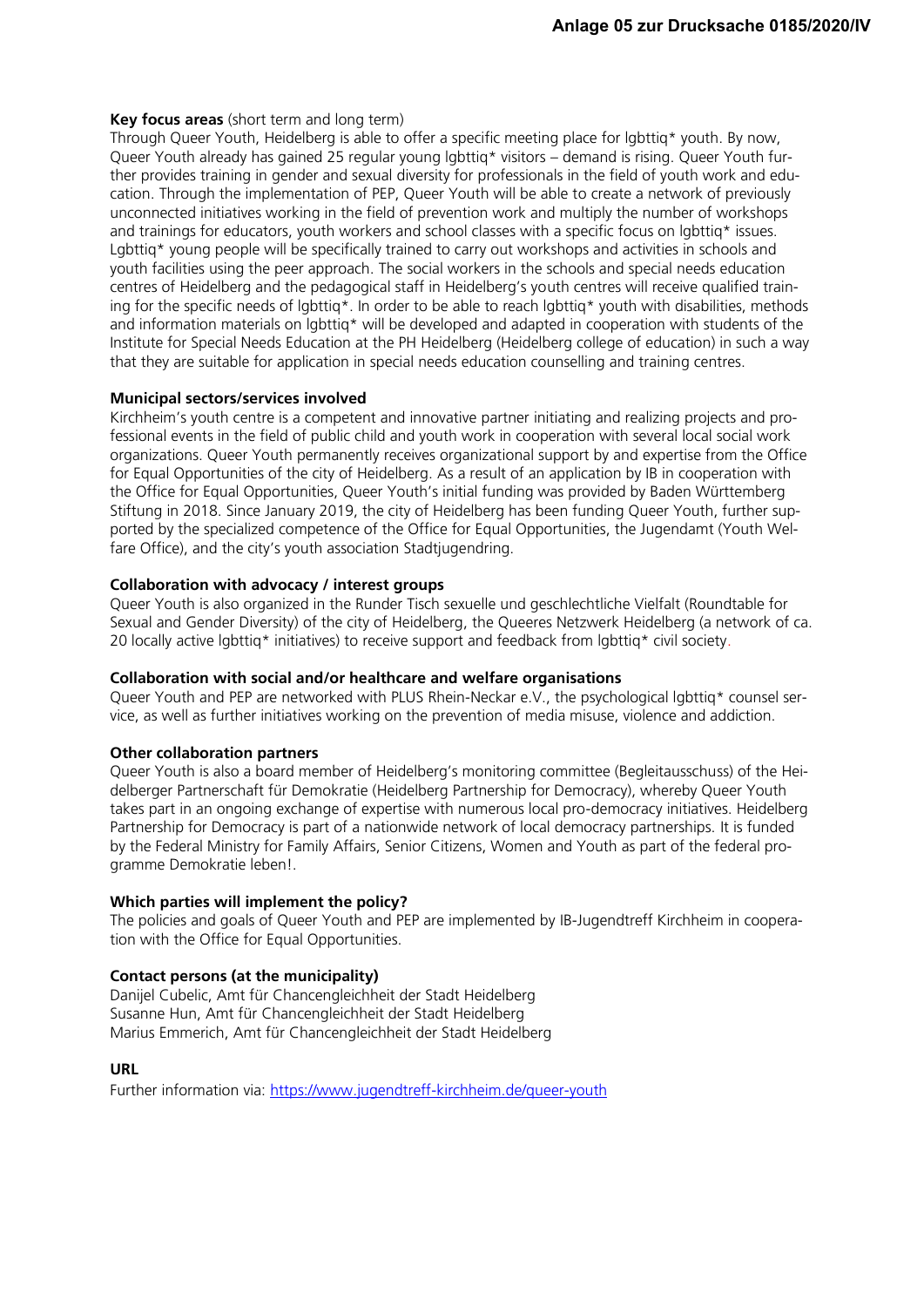# **Übersetzung zu Anlage 05: Modellprojekt 4: Queer Youth**

# **Queer Youth Heidelberg & PEP – Netzwerk Prävention und Empowerment für LSBTTIQ Jugendliche**

#### **Grundsatz/Politik**

Seit Mai 2018 findet das von der Stadt Heidelberg geförderte Projekt "Queer Youth" im städtisch geförderten Jugendzentrum in Heidelberg Kirchheim (IB-Jugendtreff Kirchheim) statt. Queer Youth ist ein Ort für Austausch und Begegnung, ein Schutzraum und Ort für Freizeitbeschäftigungen für LSBTTIQ-Jugendliche bis zum Alter von 18 Jahren. Darüber hinaus bildet Queer Youth aktiv Fachkräfte und Ehrenamtliche in geschlechtlicher und sexueller Vielfalt im Bereich der Jugendarbeit und -bildung aus.

In diesem Jahr erhielt Queer Youth die Unterstützung der Stadt Heidelberg, um das Projekt in Form von "PEP – Netzwerk Prävention und Empowerment für LSBTTIQ\* Jugendliche" 2021 weiter auszubauen. Mit PEP soll ein Netzwerk geschaffen werden, das zur Verbesserung der Bildung zu LSBTTIQ-Themen an Heidelbergs Schulen beitragen wird. Ab 2021 wird PEP von Aktion Mensch!, einer der führenden sozialen Organisationen Deutschlands im Bereich Inklusion und Gleichstellung, gefördert.

## **Ziel**

Zahlreiche Studien zeigen, dass lesbische, schwule, bisexuelle, asexuelle, transsexuelle, transgender, nichtbinäre, intersexuelle und queere junge Menschen sich damit konfrontiert sehen, dass ihre sexuellen und geschlechtsspezifischen Identitäten gesellschaftlich tabuisiert werden und erfahren Diskriminierung. Jugendarbeit, Schulen und Sportvereine stellen heteronormative Lebensräume dar, in denen diese Jugendlichen weitgehend unsichtbar bleiben, diskriminiert und benachteiligt werden. Diese Diskriminierungs- und Ausgrenzungserfahrungen wirken sich negativ auf den Alltag der jungen LSBTTIQ aus und führen zu Einsamkeitsgefühlen und Identitätskonflikten. Queer Youth hat sich zum Ziel gesetzt, jungen Menschen einen geschützten Raum für Begegnungen und Austausch zu bieten und die LSBTTIQbezogenen Fähigkeiten und Kenntnisse von Fachleuten, die im Bereich Bildung und Jugendarbeit tätig sind, zu verbessern.

Durch das Sammeln von Geschichten von LSBTTIQ-Jugendlichen durch Queer Youth wurde deutlich, dass junge LSBTTIQ aufgrund des gesellschaftlichen Umgangs mit ihrer sexuellen Orientierung und Geschlechtsidentität vermehrt Stress und Unsicherheiten ausgesetzt sind. Viele LSBTTIQ-Jugendliche erleben in der Schule Mobbing und Ausgrenzung. In ihren Familien werden ihre sexuelle Orientierung und Geschlechtsidentität nicht ernst genommen, ignoriert oder nicht ernstgenommen. Statistisch gesehen kann man davon ausgehen, dass es in jeder Schulklasse ein bis drei LSBTTIQ-Jugendliche gibt. Um umfassende Unterstützung im Leben junger LSBTTIQ zu gewährleisten und präzise Aufklärungsarbeit zu leisten, ist es notwendig, dass alle Akteur\*innen und Initiativen im Bereich der Präventions- und Antidiskriminierungsarbeit effizient zusammenarbeiten. Ziel von PEP ist es, diese nach wie vor fehlenden Strukturen und Netzwerke aufzubauen. Dank der Unterstützung der Stadt Heidelberg, ist dieses Projekt bereits erfolgreich angelaufen und hat ein immenses Potenzial für die kommenden Jahre geschaffen.

## **Seit wann gibt es eine spezifische LSBTTIQ-Jugendpolitik in Heidelberg?**

Junge LSBTTIQ Menschen hatten im Jugendzentrum Kirchheim mit der hauptamtlichen Mitarbeiterin Sigrid Laber schon immer eine Ansprechpartnerin für ihre Fragen und Probleme. Das gesamte Team des Jugendzentrums setzt sich dafür ein, bei den Besuchenden des Jugendzentrums einen akzeptierenden und wertschätzenden Umgang mit geschlechtlicher und sexueller Vielfalt zu fördern. Queer Youth wurde im Jahr 2018 vom Internationalen Bund IB Freier Träger der Jugend-, Sozial- und Bildungsarbeit e.V. (Trägerverein des Jugendzentrums Heidelberg Kirchheim) initiiert. Von Anfang an erhielt Queer Youth finanzielle und organisatorische Unterstützung sowie Expertise vom Amt für Chancengleichheit der Stadt Heidelberg. Seit Januar 2019 erhält Queer Youth von der Stadt Heidelberg eine jährliche Förderung von 18.000 €.

Vor der Gründung von PEP bot die psychologische LSBTTIQ-Beratung PLUS Rhein-Neckar e.V. die einzige Möglichkeit der pädagogischen Arbeit zu LSBTTIQ an Schulen. Das ebenfalls von der Stadt Heidelberg geförderte Power Up Programm von PLUS bietet LSBTTIQ-Workshops für Schulklassen an. Weitere Angebote zur Prävention von Medienmissbrauch, Gewalt und Sucht, die von anderen Organisationen angeboten werden, berücksichtigen Themen von LSBTTIQ-Jugendlichen nicht. PEP startet offiziell im Januar